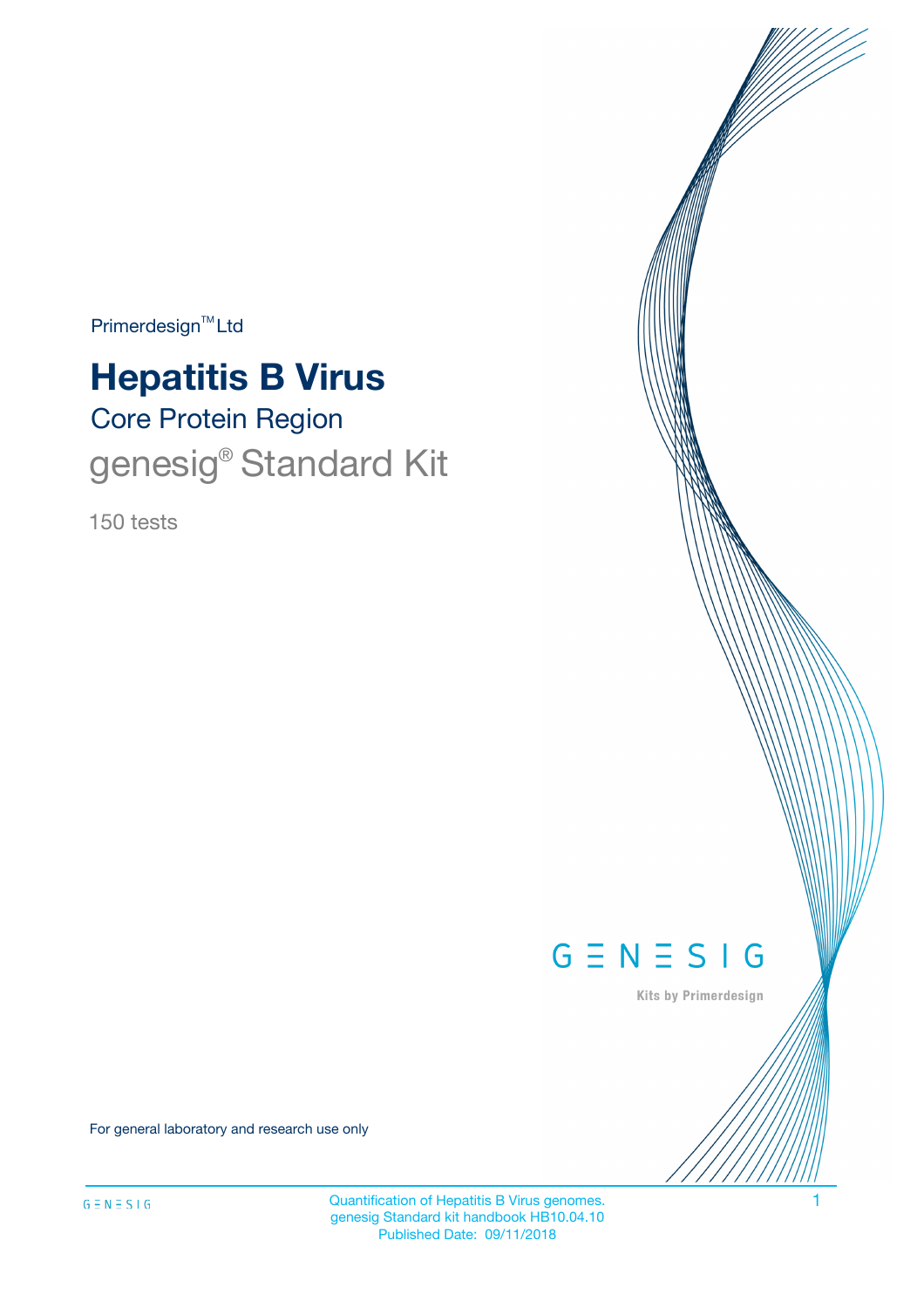## Introduction to Hepatitis B Virus

Originally known as serum hepatitis, hepatitis B has only been recognized as such since World War II, and has caused current epidemics in parts of Asia and Africa. Hepatitis B is recognized as endemic in China and various other parts of Asia. Over one-third of the world's population has been or is actively infected by hepatitis B virus (HBV).

The hepatitis B virus is a member of the Hepadnavirus family. It consists of a proteinaceous core particle containing the viral genome in the form of double stranded DNA with singlestranded regions and an outer lipid-based envelope with embedded proteins. The envelope proteins are involved in viral binding and release into susceptible cells. The inner capsid relocates the DNA genome to the cell's nucleus where viral mRNAs are transcribed. Three subgenomic transcripts encoding the envelope proteins are made, along with a poorly understood transcript encoding the X protein, whose function is still under debate.[3] A fourth pre-genomic RNA is transcribed, which is exported to the cytosol and translates the viral polymerase and core proteins. Polymerase and pre-genomic RNA are encapsidated in assembling core particles, where reverse transcription of the pre-genomic RNA to genomic DNA occurs by the polymerase protein. The mature core particle then exits the cell via normal secretory pathways, acquiring an envelope along the way. Hepatitis B is one of a few known non-retroviral viruses which employ reverse transcription as part of its replication process.

#### **References**

1: Ryan KJ; Ray CG (editors) (2004). Sherris Medical Microbiology, 4th ed., McGraw Hill. ISBN 0838585299.

2: Alberts B, Johnson A, Lewis J, Raff M, Roberts K, Walter P (2002). Molecular Biology of the Cell, 4th, Garland. (via NCBI Bookshelf) ISBN 0815332181.

3: Zuckerman AJ (1996). Hepatitis Viruses. In: Barron's Medical Microbiology (Barron S et al, eds.), 4th ed., Univ of Texas Medical Branch. (via NCBI Bookshelf) ISBN 0-9631172-1-1.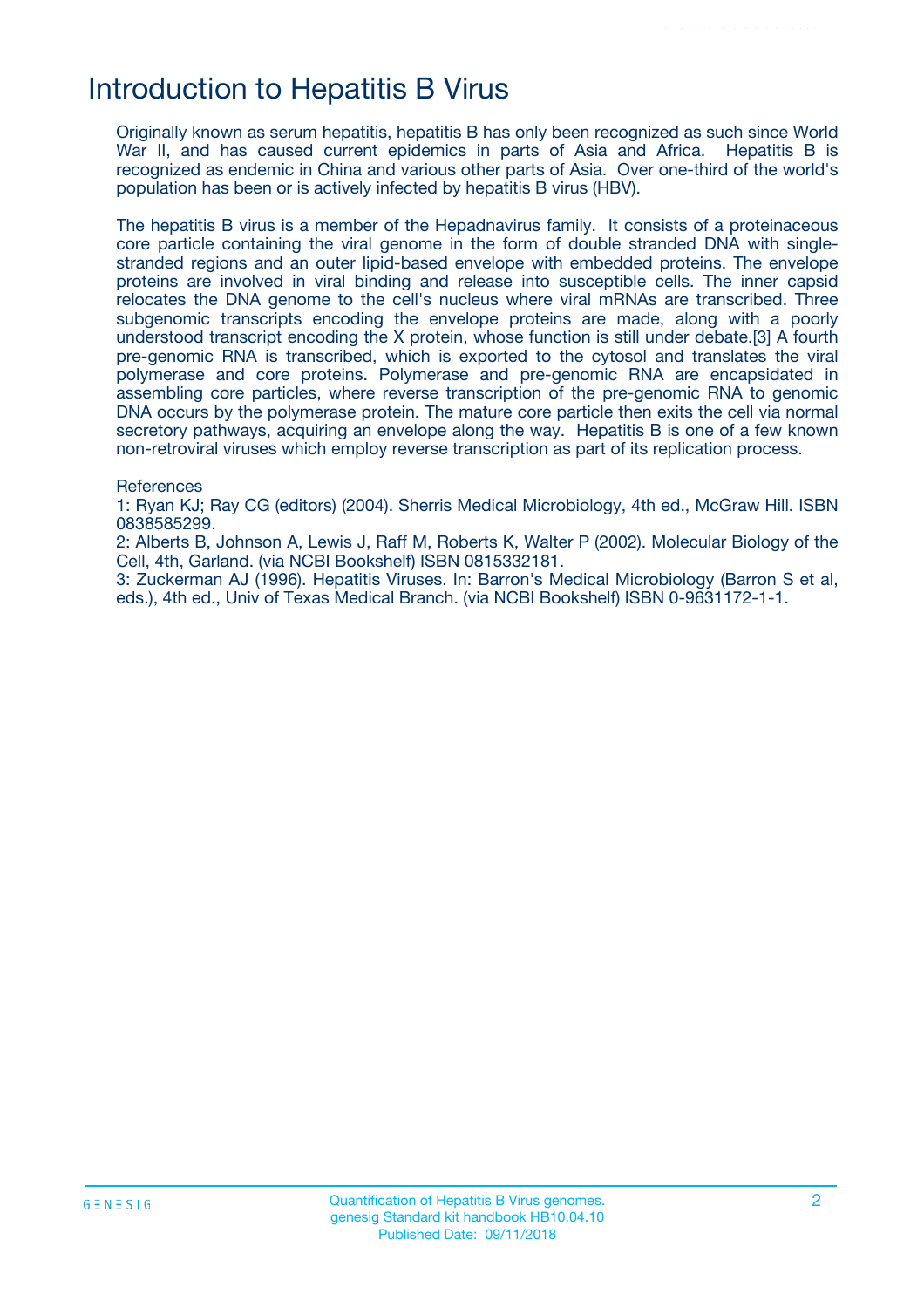## **Specificity**

The Primerdesign genesig Kit for Hepatitis B Virus (HBV) genomes is designed for the in vitro quantification of HBV genomes. The kit is designed to have a broad detection profile. Specifically, the primers represent 100% homology with over 95% of the NCBI database reference sequences available at the time of design.

The dynamics of genetic variation means that new sequence information may become available after the initial design. Primerdesign periodically reviews the detection profiles of our kits and when required releases new versions.

The target sequence (core) has previously been shown to be a good genetic marker for HBV detection in other real time PCR based studies (Lole KS et.al 2006). The primers and probe sequences in this kit have 100% homology with over 95% of reference sequences contained in the NCBI database based on a comprehensive bioinformatics analysis.

If you require further information, or have a specific question about the detection profile of this kit then please send an e.mail to enquiry@primerdesign.co.uk and our bioinformatics team will answer your question.

Table 1: Accession numbers for detected HBV isolates

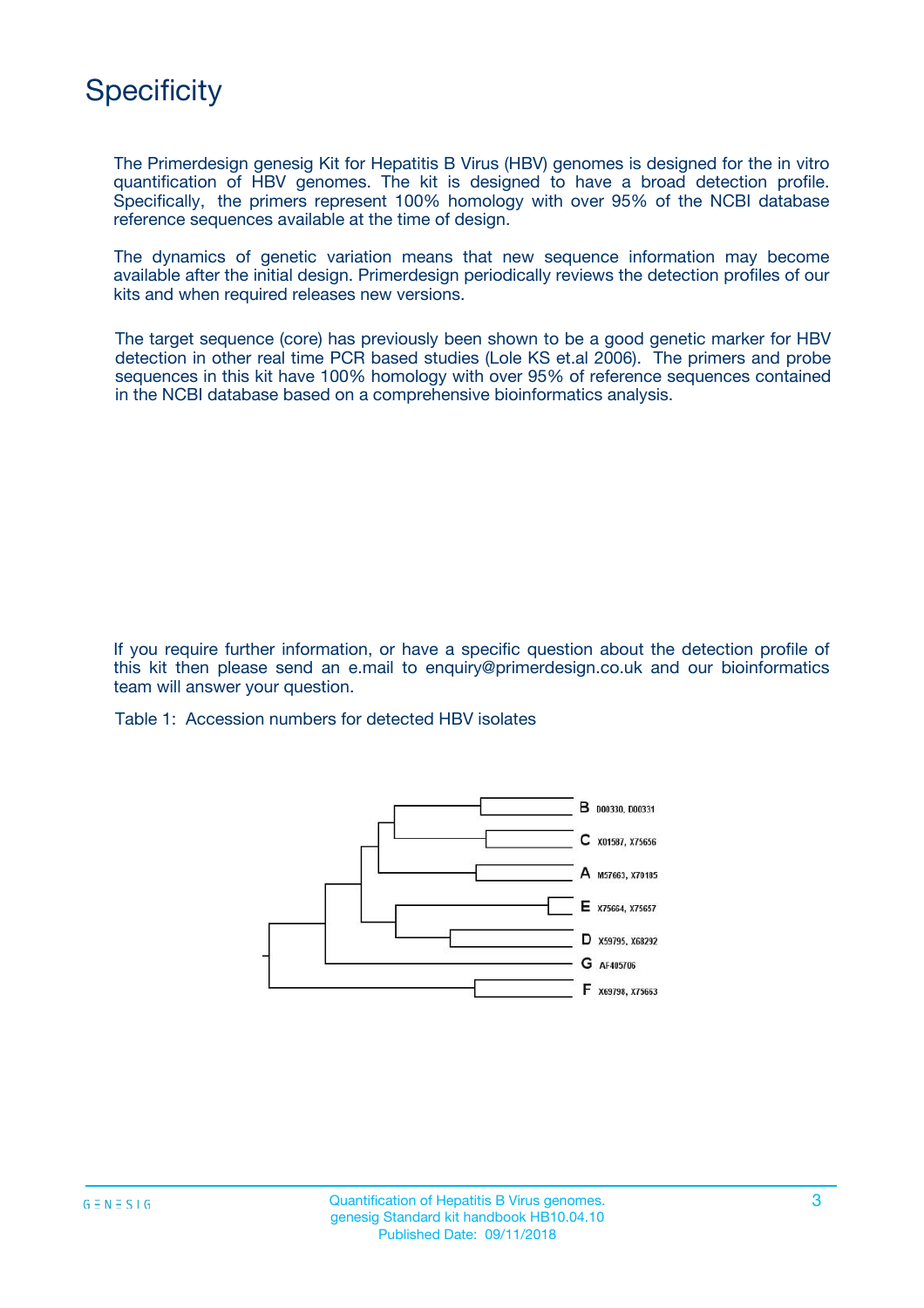# Kit contents

- **HBV specific primer/probe mix (150 reactions BROWN)** FAM labelled
- **HBV positive control template (for Standard curve RED)**
- **RNase/DNase free water (WHITE)** for resuspension of primer/probe mixes
- **Template preparation buffer (YELLOW)** for resuspension of positive control template and standard curve preparation

# Reagents and equipment to be supplied by the user

### **Real-time PCR Instrument**

#### **Extraction kit**

This kit is recommended for use with genesig Easy DNA/RNA extraction kit. However, it is designed to work well with all processes that yield high quality RNA and DNA with minimal PCR inhibitors.

#### **oasig**TM **lyophilised or Precision**®**PLUS 2X qPCR Master Mix**

This kit is intended for use with oasig or PrecisionPLUS2X qPCR Master Mix.

**Pipettors and Tips**

**Vortex and centrifuge**

**Thin walled 1.5 ml PCR reaction tubes**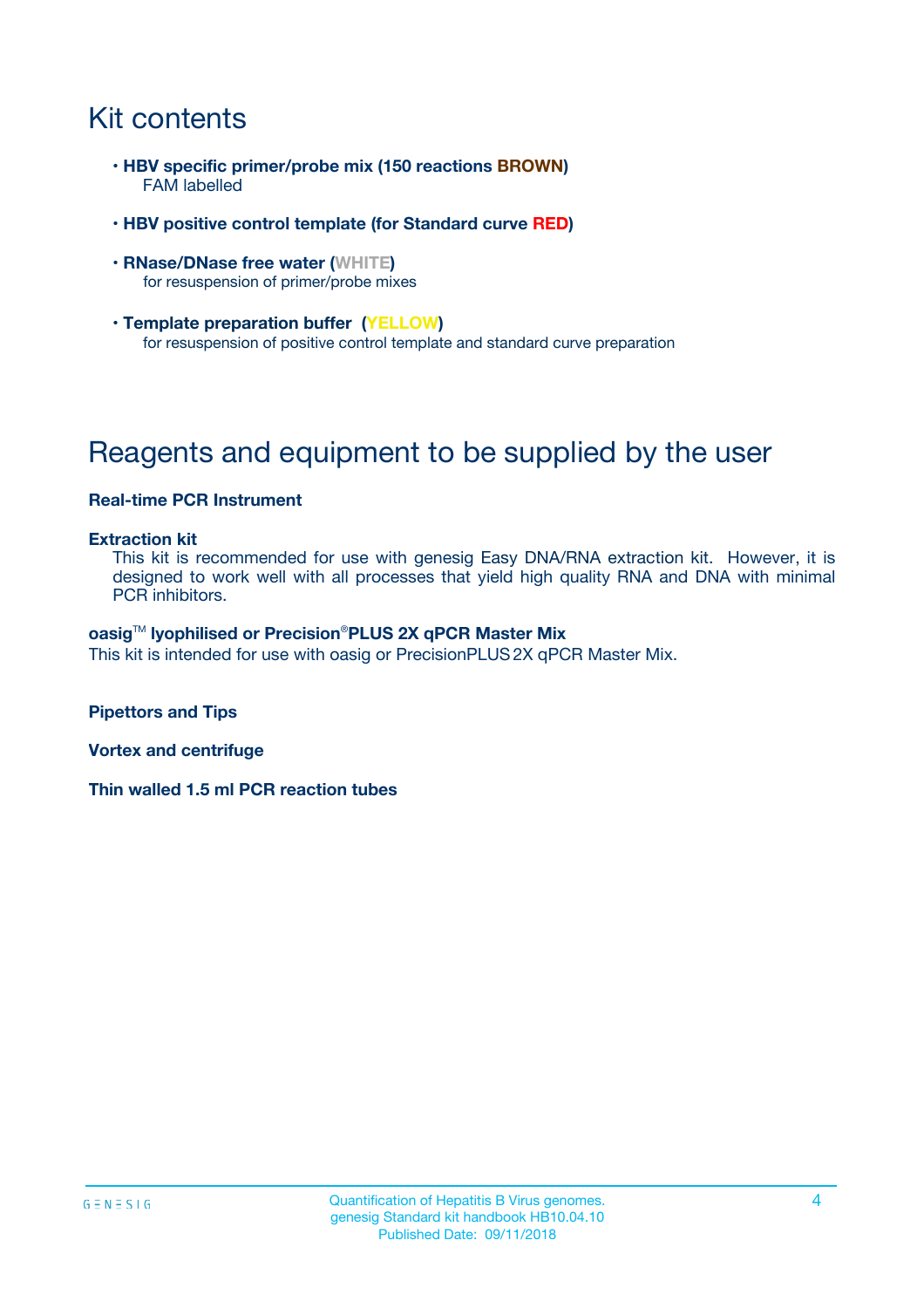### Kit storage and stability

This kit is stable at room temperature but should be stored at -20ºC on arrival. Once the lyophilised components have been resuspended they should not be exposed to temperatures above -20°C for longer than 30 minutes at a time and unnecessary repeated freeze/thawing should be avoided. The kit is stable for six months from the date of resuspension under these circumstances.

If a standard curve dilution series is prepared this can be stored frozen for an extended period. If you see any degradation in this serial dilution a fresh standard curve can be prepared from the positive control.

Primerdesign does not recommend using the kit after the expiry date stated on the pack.

### Suitable sample material

All kinds of sample material suited for PCR amplification can be used. Please ensure the samples are suitable in terms of purity, concentration, and DNA integrity. Always run at least one negative control with the samples. To prepare a negative-control, replace the template DNA sample with RNase/DNase free water.

### Dynamic range of test

Under optimal PCR conditions genesig HBV detection kits have very high priming efficiencies of >95% and can detect less than 100 copies of target template.

### Notices and disclaimers

This product is developed, designed and sold for research purposes only. It is not intended for human diagnostic or drug purposes or to be administered to humans unless clearly expressed for that purpose by the Food and Drug Administration in the USA or the appropriate regulatory authorities in the country of use. During the warranty period Primerdesign genesig detection kits allow precise and reproducible data recovery combined with excellent sensitivity. For data obtained by violation to the general GLP guidelines and the manufacturer's recommendations the right to claim under guarantee is expired. PCR is a proprietary technology covered by several US and foreign patents. These patents are owned by Roche Molecular Systems Inc. and have been sub-licensed by PE Corporation in certain fields. Depending on your specific application you may need a license from Roche or PE to practice PCR. Additional information on purchasing licenses to practice the PCR process may be obtained by contacting the Director of Licensing at Roche Molecular Systems, 1145 Atlantic Avenue, Alameda, CA 94501 or Applied Biosystems business group of the Applera Corporation, 850 Lincoln Centre Drive, Foster City, CA 94404. In addition, the 5' nuclease assay and other homogeneous amplification methods used in connection with the PCR process may be covered by U.S. Patents 5,210,015 and 5,487,972, owned by Roche Molecular Systems, Inc, and by U.S. Patent 5,538,848, owned by The Perkin-Elmer Corporation.

### Trademarks

Primerdesign™ is a trademark of Primerdesign Ltd.

genesig $^\circledR$  is a registered trademark of Primerdesign Ltd.

The PCR process is covered by US Patents 4,683,195, and 4,683,202 and foreign equivalents owned by Hoffmann-La Roche AG. BI, ABI PRISM® GeneAmp® and MicroAmp® are registered trademarks of the Applera Genomics (Applied Biosystems Corporation). BIOMEK® is a registered trademark of Beckman Instruments, Inc.; iCycler™ is a registered trademark of Bio-Rad Laboratories, Rotor-Gene is a trademark of Corbett Research. LightCycler™ is a registered trademark of the Idaho Technology Inc. GeneAmp®, TaqMan® and AmpliTaqGold® are registered trademarks of Roche Molecular Systems, Inc., The purchase of the Primerdesign reagents cannot be construed as an authorization or implicit license to practice PCR under any patents held by Hoffmann-LaRoche Inc.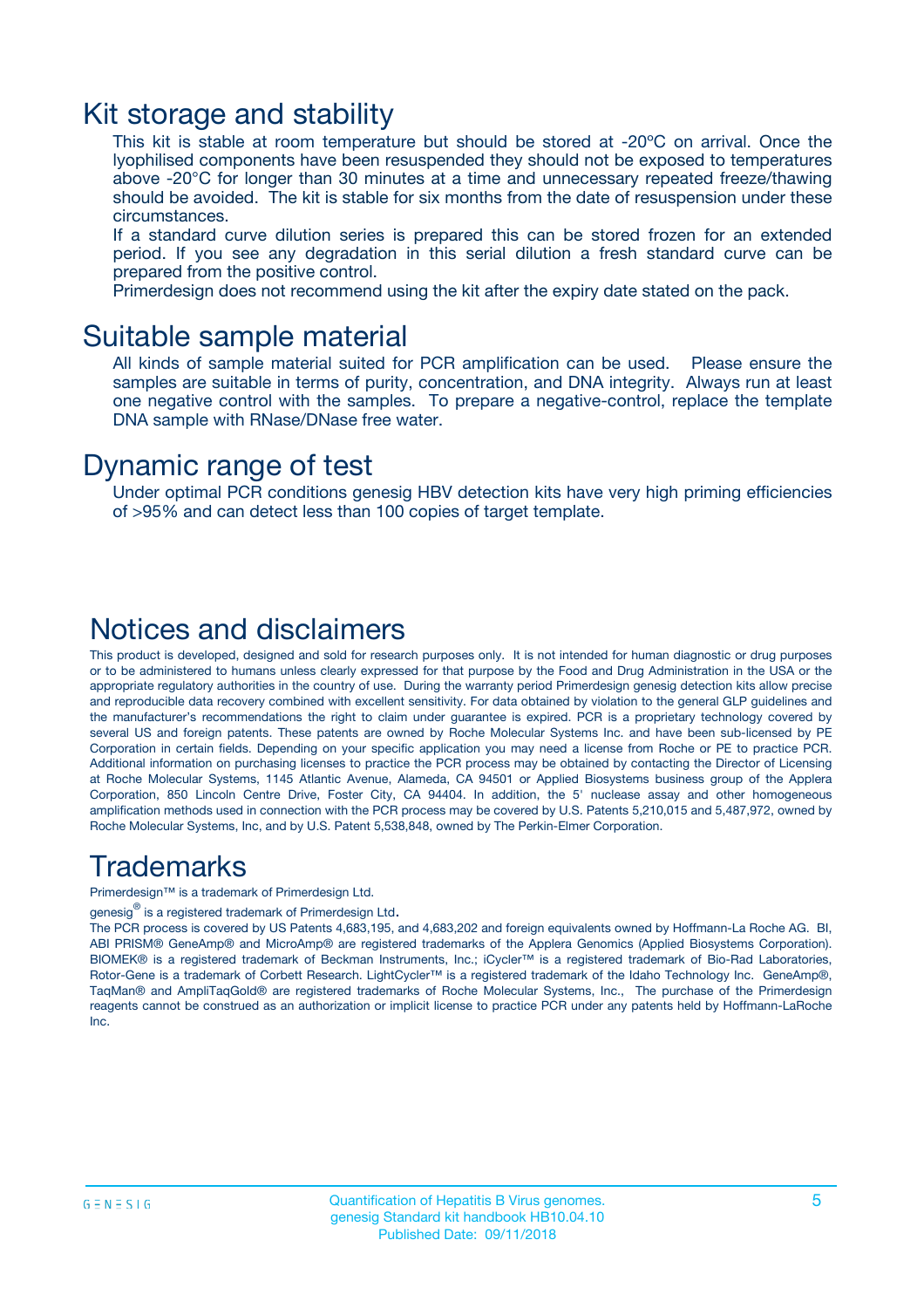## Principles of the test

#### **Real-time PCR**

A HBV specific primer and probe mix is provided and this can be detected through the FAM channel.

The primer and probe mix provided exploits the so-called TaqMan® principle. During PCR amplification, forward and reverse primers hybridize to the HBV DNA. A fluorogenic probe is included in the same reaction mixture which consists of a DNA probe labeled with a 5`-dye and a 3`-quencher. During PCR amplification, the probe is cleaved and the reporter dye and quencher are separated. The resulting increase in fluorescence can be detected on a range of qPCR platforms.

#### **Positive control**

For copy number determination and as a positive control for the PCR set up, the kit contains a positive control template. This can be used to generate a standard curve of HBV copy number / Cq value. Alternatively the positive control can be used at a single dilution where full quantitative analysis of the samples is not required. Each time the kit is used, at least one positive control reaction must be included in the run. A positive result indicates that the primers and probes for detecting the target HBV gene worked properly in that particular experimental scenario. If a negative result is obtained the test results are invalid and must be repeated. Care should be taken to ensure that the positive control does not contaminate any other kit component which would lead to false-positive results. This can be achieved by handling this component in a Post PCR environment. Care should also be taken to avoid cross-contamination of other samples when adding the positive control to the run. This can be avoided by sealing all other samples and negative controls before pipetting the positive control into the positive control well.

#### **Negative control**

To validate any positive findings a negative control reaction should be included every time the kit is used. For this reaction the RNase/DNase free water should be used instead of template. A negative result indicates that the reagents have not become contaminated while setting up the run.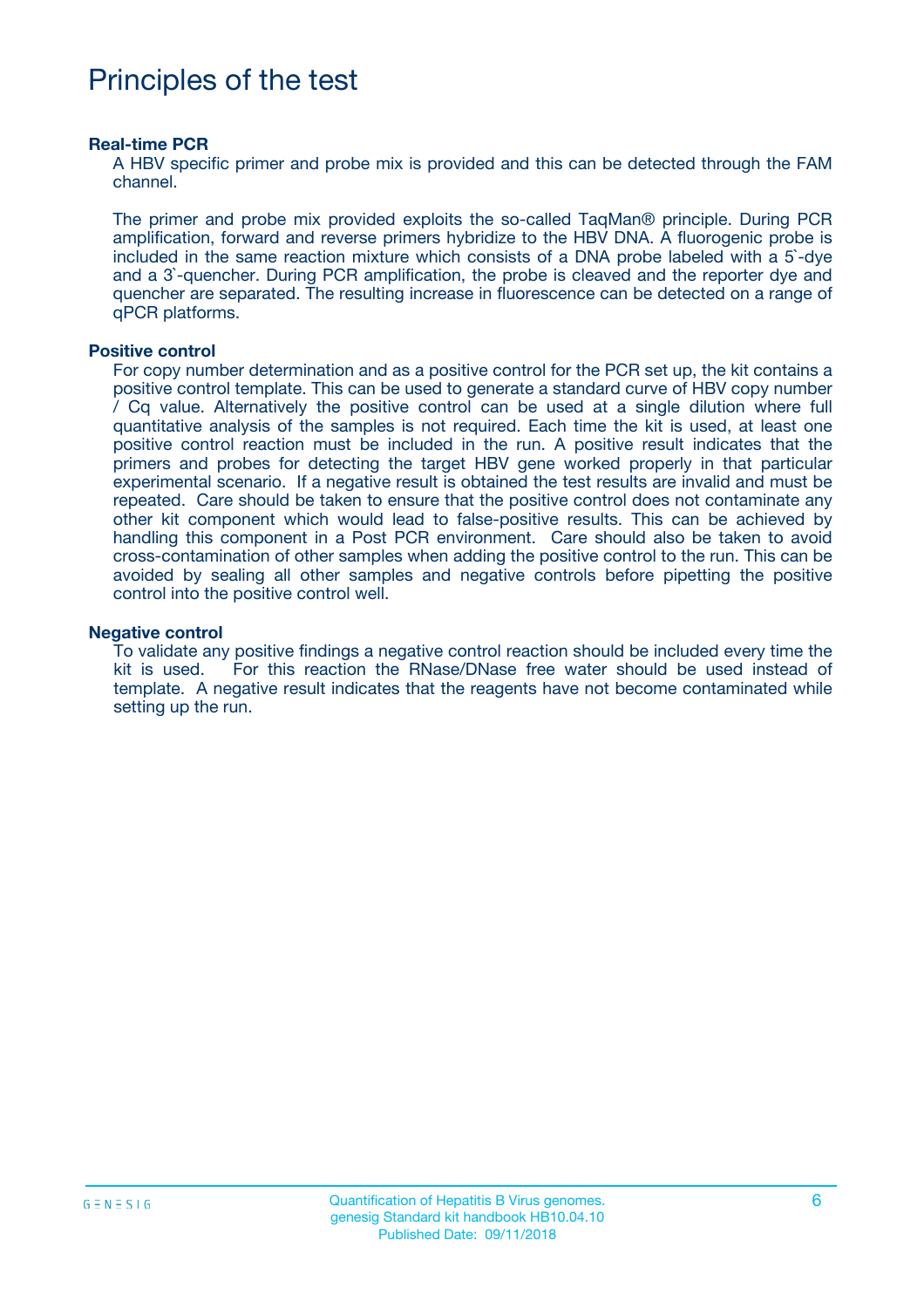### Resuspension protocol

To minimize the risk of contamination with foreign DNA, we recommend that all pipetting be performed in a PCR clean environment. Ideally this would be a designated PCR lab or PCR cabinet. Filter tips are recommended for all pipetting steps.

#### **1. Pulse-spin each tube in a centrifuge before opening.**

This will ensure lyophilised primer and probe mix is in the base of the tube and is not spilt upon opening the tube.

**2. Resuspend the kit components in the RNase/DNase free water supplied, according to the table below.**

To ensure complete resuspension, vortex each tube thoroughly.

| Component - resuspend in water      | Volume |
|-------------------------------------|--------|
| <b>Pre-PCR pack</b>                 |        |
| <b>HBV</b> primer/probe mix (BROWN) | 165 µl |

#### **3. Resuspend the positive control template in the template preparation buffer supplied, according to the table below:**

To ensure complete resuspension, vortex the tube thoroughly.

| Component - resuspend in template preparation buffer |        |  |
|------------------------------------------------------|--------|--|
| <b>Post-PCR heat-sealed foil</b>                     |        |  |
| HBV Positive Control Template (RED) *                | 500 µl |  |

\* This component contains high copy number template and is a VERY significant contamination risk. It must be opened and handled in a separate laboratory environment, away from the other components.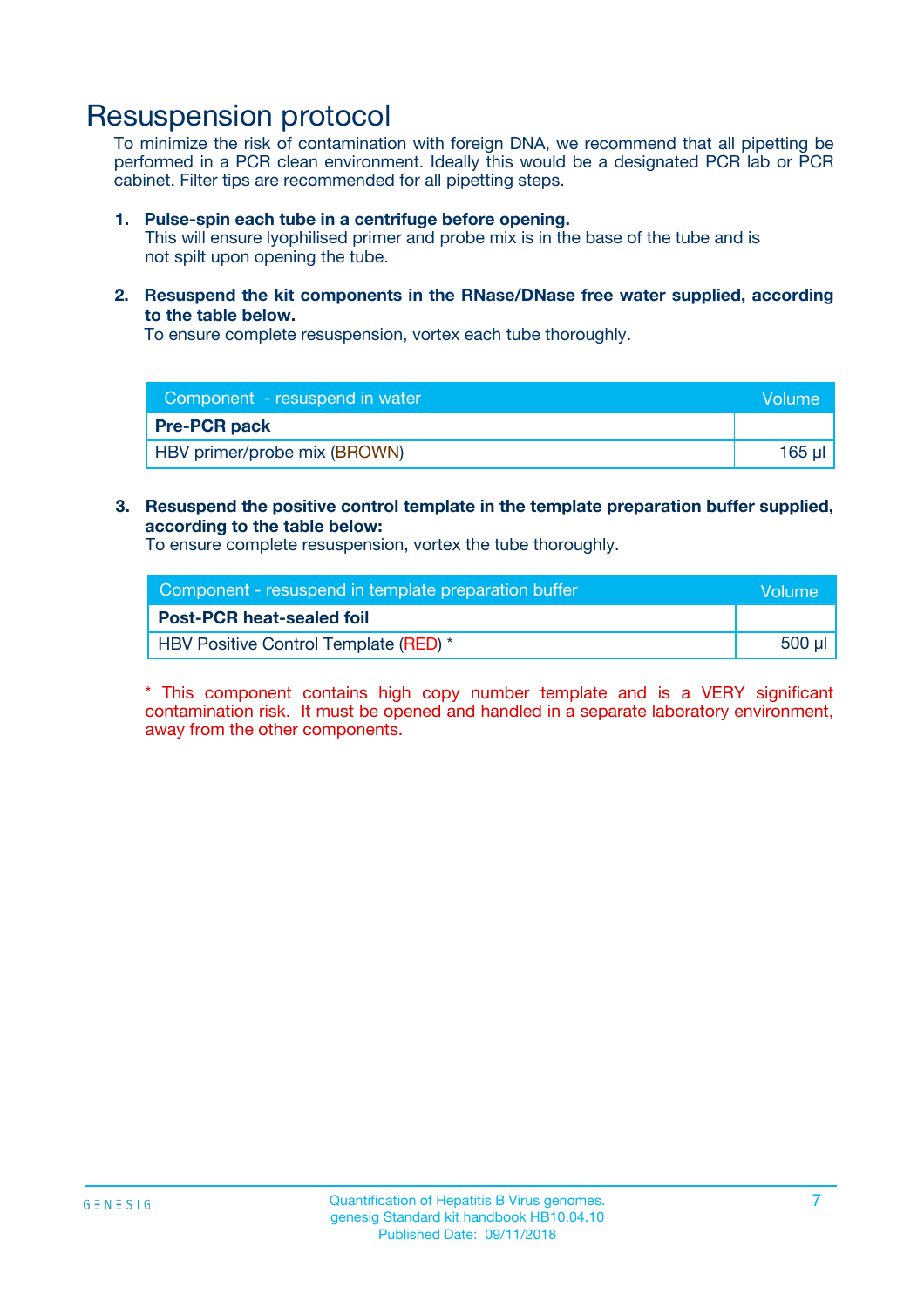# qPCR detection protocol

**1. For each DNA sample prepare a reaction mix according to the table below:** Include sufficient reactions for positive and negative controls.

| Component                                 | Volume          |
|-------------------------------------------|-----------------|
| oasig or PrecisionPLUS 2X qPCR Master Mix | 10 $\mu$        |
| HBV primer/probe mix (BROWN)              | 1 $\mu$         |
| <b>RNase/DNase free water (WHITE)</b>     | $4 \mu$         |
| <b>Final Volume</b>                       | 15 <sub>µ</sub> |

- **2. Pipette 15µl of this mix into each well according to your qPCR experimental plate set up.**
- **3. Prepare DNA templates for each of your samples.**
- **4. Pipette 5µl of DNA template into each well, according to your experimental plate set up.**

For negative control wells use 5µl of RNase/DNase free water. The final volume in each well is 20µl.

**5. If a standard curve is included for quantitative analysis, prepare a reaction mix according to the table below:**

| Component                                 | Volume     |
|-------------------------------------------|------------|
| oasig or PrecisionPLUS 2X qPCR Master Mix | $10 \mu$   |
| HBV primer/probe mix (BROWN)              | 1 µI       |
| <b>RNase/DNase free water (WHITE)</b>     | $4 \mu$    |
| <b>Final Volume</b>                       | $15$ $\mu$ |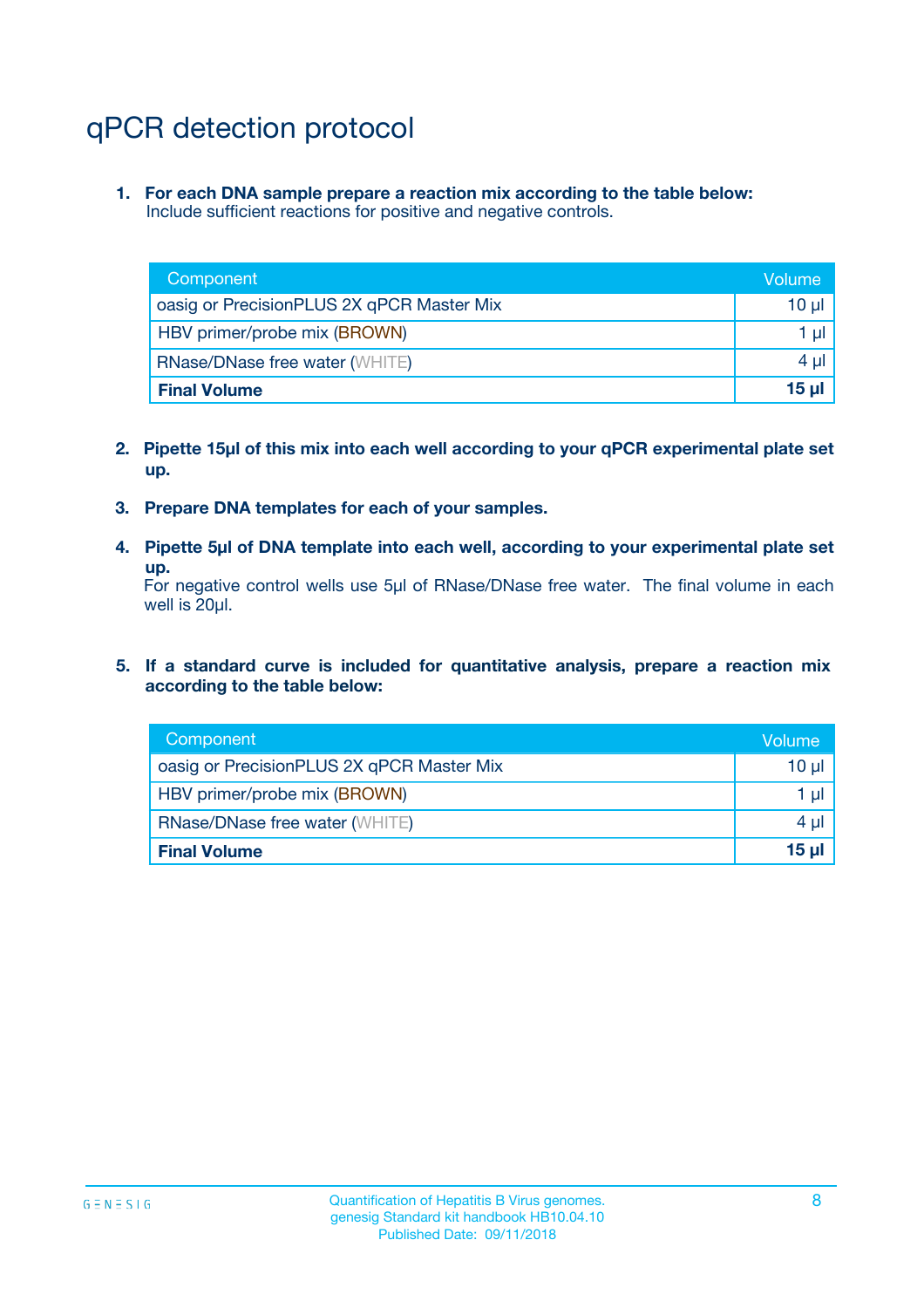### **6. Preparation of a standard curve dilution series.**

- 1) Pipette 90µl of template preparation buffer into 5 tubes and label 2-6
- 2) Pipette 10µl of Positive Control Template (RED) into tube 2
- 3) Vortex thoroughly
- 4) Change pipette tip and pipette 10µl from tube 2 into tube 3
- 5) Vortex thoroughly

Repeat steps 4 and 5 to complete the dilution series

| <b>Standard Curve</b>         | Copy Number*           |
|-------------------------------|------------------------|
| Tube 1 Positive control (RED) | $2 \times 10^5$ per µl |
| Tube 2                        | $2 \times 10^4$ per µl |
| Tube 3                        | $2 \times 10^3$ per µl |
| Tube 4                        | $2 \times 10^2$ per µl |
| Tube 5                        | 20 per $\mu$           |
| Tube 6                        | 2 per µl               |

\*The quantitative results produced by the genesig HBV kit can be converted to International Units by multiplying copy numbers by 0.41. This conversion factor was developed using RNA/DNA extracted (where applicable) from the WHO International Standard for HBV.

Users of this kit are advised that the conversion factor serves as a guide. For the highest level of accuracy, it is best practice to calculate conversion factors independently using the WHO International Standard. If unsure, please contact your local sales representative for details regarding the generation of the conversion factor to ensure it is applied in the most appropriate fashion.

7. Pipette 5µl of standard template into each well for the standard curve according to your experimental plate set up.

The final volume in each well is 20µl.

# qPCR amplification protocol

Amplification conditions using oasig or PrecisionPLUS2X qPCR Master Mix.

| <b>Step</b> |                   | <b>Time</b>     | Temp    |
|-------------|-------------------|-----------------|---------|
|             | Enzyme activation | 2 min           | 95 °C   |
| Cycling x50 | Denaturation      | 10 <sub>s</sub> | 95 $°C$ |
|             | DATA COLLECTION * | 60 s            | 60 °C   |

\* Fluorogenic data should be collected during this step through the FAM channel